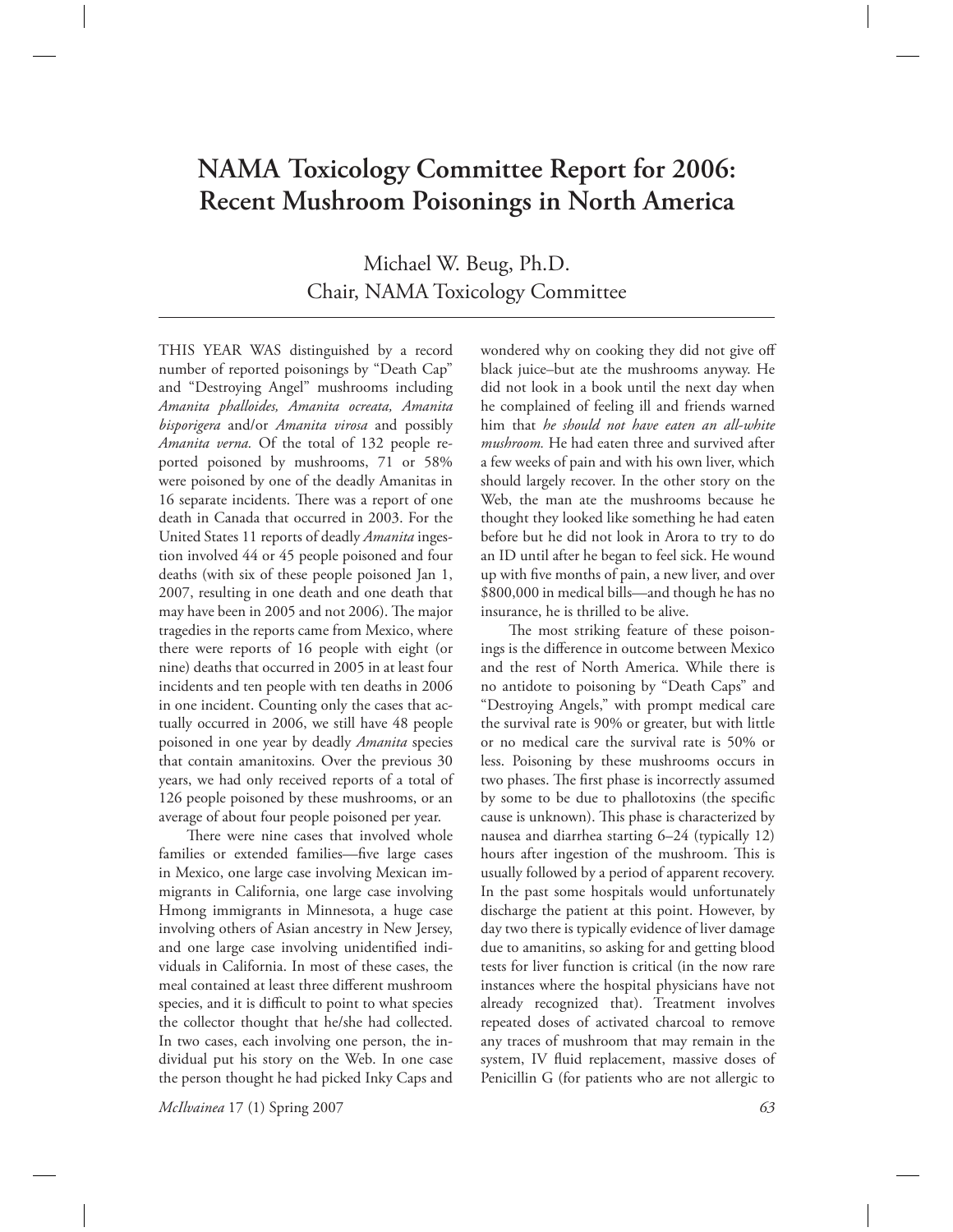it), and treatment with IV and/or oral N-acetylcysteine, a drug used to treat Tylenol overdoses. Both the Penicillin G and the N-acetylcysteine probably help the liver manage the damaging effects of the amanitins. In several of the U.S. cases, patients also received oral Silymarin capsules (milk thistle extract), and in one case experimental injectable Silymarin (Legalon®) was donated and flown in from Europe. Silymarin is used as a liver tonic in European folk medicine and has been used in Europe to treat cirrhosis of the liver. Legalon® is used in 13 European countries where it is considered to be the only effective therapy for combating amatoxin poisoning. The effects were dramatic when it was used this January in California. On four patients with LFTs in excess of 10,000 (up to 18,000) and prothrombin times and thromboplastin times (clotting factors) so high that one would expect on average 84% mortality (my conclusions from the data) all four patients showed dramatic improvement in liver function after injection of Legalon® (Tod Mitchell, MD, personal communication). All soon recovered liver function, though the most elderly patient, an 83-year-old, succumbed to kidney failure. There is no way that there will ever be a clinical trial to prove that Silymarin helps in these cases, but there is also no evidence to suggest that it should not be used. Indeed, this one dramatic case leads me to conclude that we should do everything we can to support making injectable Silymarin available for experimental use in these relatively rare poisonings. Silymarin has been experimentally tested in dogs, and it is highly effective in treating dogs poisoned by deadly *Amanita* species.

 In one other poisoning involving deadly amanatins, a Canadian woman survived a 2005 ingestion of *Lepiota josserandii*. There are few details of her treatment other than the fact that she was hospitalized for several days and received dialysis.

The other poisonings reported in this past year are typical of an average year. *Chlorophyllum molybdites* did not retain its usual first place as a mushroom-poisoning agent. Morels poisoned the usual number of people who have eaten them before and then became sensitive from eating them one too many times. *Amanita muscaria* and *Amanita pantherina* poisoned the usual number of people and dogs, and the usual number of people mistook *Amanita muscaria* buttons for puffballs. One couple wondered why the inside of the puffball had "fins" (the developing gills of the *Amanita)* and one woman should have wondered why there was a yellow band of tissue near the outermost layer of the puffball (the developing cap surface of the *Amanita*). One person started itching and then suffered paranoia and confusion just from carrying three specimens of *Amanita muscaria* in his hands. In three separate incidents, young men had purchased *Amanita muscaria* over the Internet as a medicinal—in one case to relieve back pain.

 A very interesting case involved a Washington man who carried a large *Sparassis crispa* for two miles in his bare arms. He broke out in hives all over his body and suffered for four days-and never even took a nibble of the mushroom. Another interesting case of hives and an edible mushroom involved a Colorado man who sautéed and ate Chanterelles that he had previously frozen raw and uncleaned. He was covered head to toe in a red rash the morning after his meal.

The only animals reported poisoned were dogs. Of 19 dogs poisoned, four are known to have died, and one additional dog was in liver failure at the last report received. One dog death was due to an unidentified *Amanita* species, and the other deaths were due to unknown mushrooms. In two cases members of the Toxicology Committee received inquiries as to how owners could keep their dogs from eating mushrooms. I have always said that the only choices were to keep their dogs inside or to totally pave their yard so no mushroom could grow. Marilyn Shaw has a better solution. She suggests muzzling mushroom-eating dogs when they are outside. My favorite dog case involved a Golden Retriever in Vermont—every time the owner let the dog out and certain mushrooms were present, the dog would smell the mushrooms and gobble them down in a flash—followed every time by profuse salivation, lethargy, staggering and apparent hallucinations.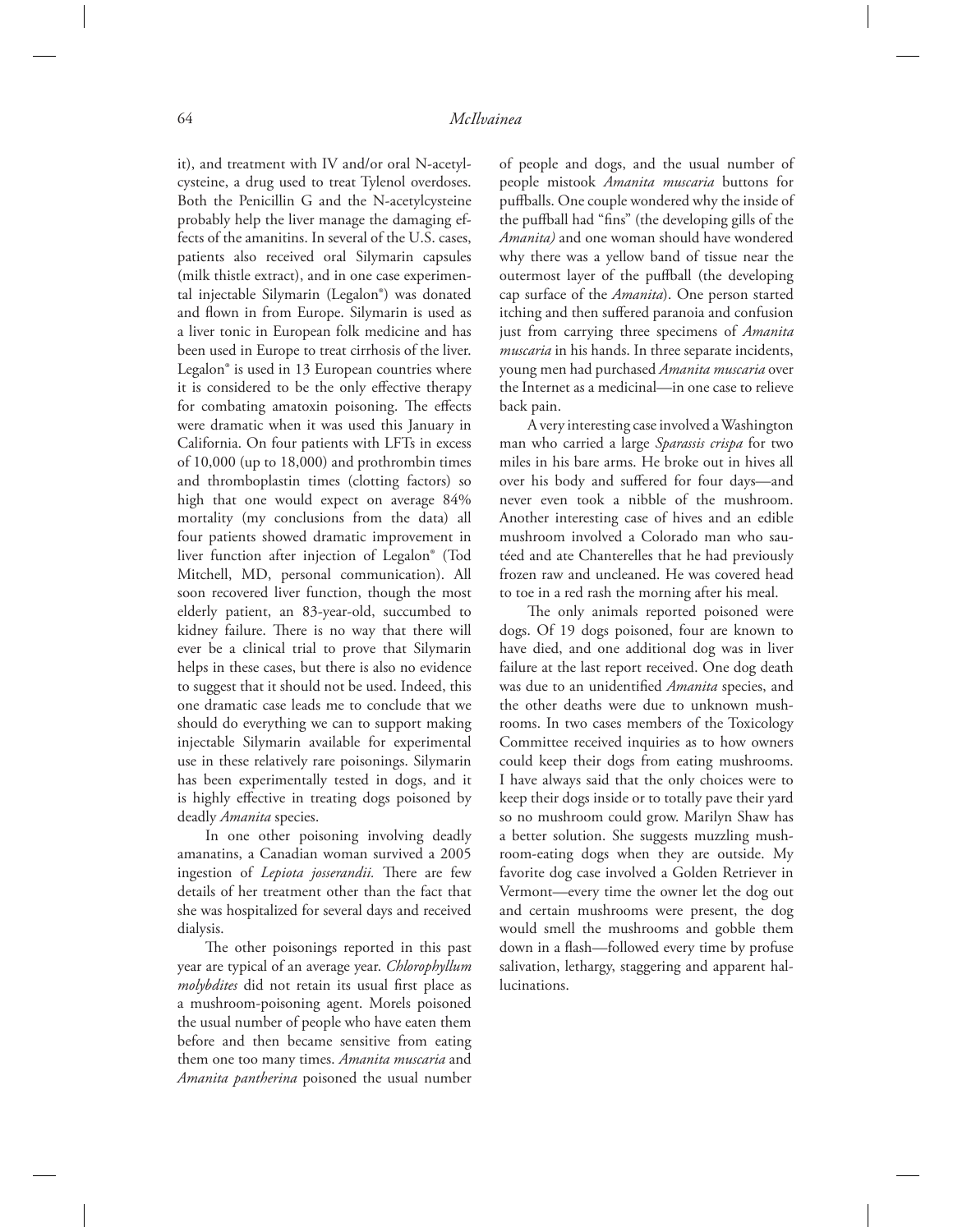| <b>Species</b>                         | #<br>Cases     | $\frac{0}{0}$<br>Cases | #<br>People | %<br>People | #<br>Dogs      | %<br>Dogs |
|----------------------------------------|----------------|------------------------|-------------|-------------|----------------|-----------|
| A. muscaria or<br>A. pantherina        | 14             | 16.7%                  | 13          | 10.0%       | $\overline{2}$ | 10%       |
| Chlorophyllum<br>molybdites            | 12             | 14.3%                  | 11          | 8.3%        | 2              | 10%       |
| Amanita bisporigera/<br>virosa/verna   | 12             | 14.3%                  | 58          | 43.9%       | ٠              |           |
| <i>Inocybe</i> sp.                     | $\overline{4}$ | 4.8%                   | 1           | 0.8%        | 3              | 16%       |
| Amanita sp. "Destroying<br>Angel" type | 3              | 3.6%                   | 1           | 0.8%        | 2              | 10%       |
| Amanita phalloides                     | $\overline{2}$ | 2.3%                   | 7           | 5.3%        | ۰              |           |
| Amanita ocreata                        | 1              | 1.2%                   | 5           | 3.8%        |                |           |

## **Table 1. Principal Poisonous Mushrooms in 2006**

## **Table 2. Age Distribution of Human Poisonings in 2006**

| <5 years old      | 8  | 6.1%                 |
|-------------------|----|----------------------|
| 6-14 years old    | 10 | 7.6%                 |
| 15-25 years old   | 5  | $3.8\%$ <sup>1</sup> |
| 26-45 years old   | 14 | 10.6%                |
| 46-65 years old   | 15 | 11.4%                |
| >65 years old     | 5  | 3.8%                 |
| Adult unknown age | 57 | 43.0%                |

 *1 Many of the individuals in the 15–25 year age class were experimenting with hallucinogenic mushrooms.*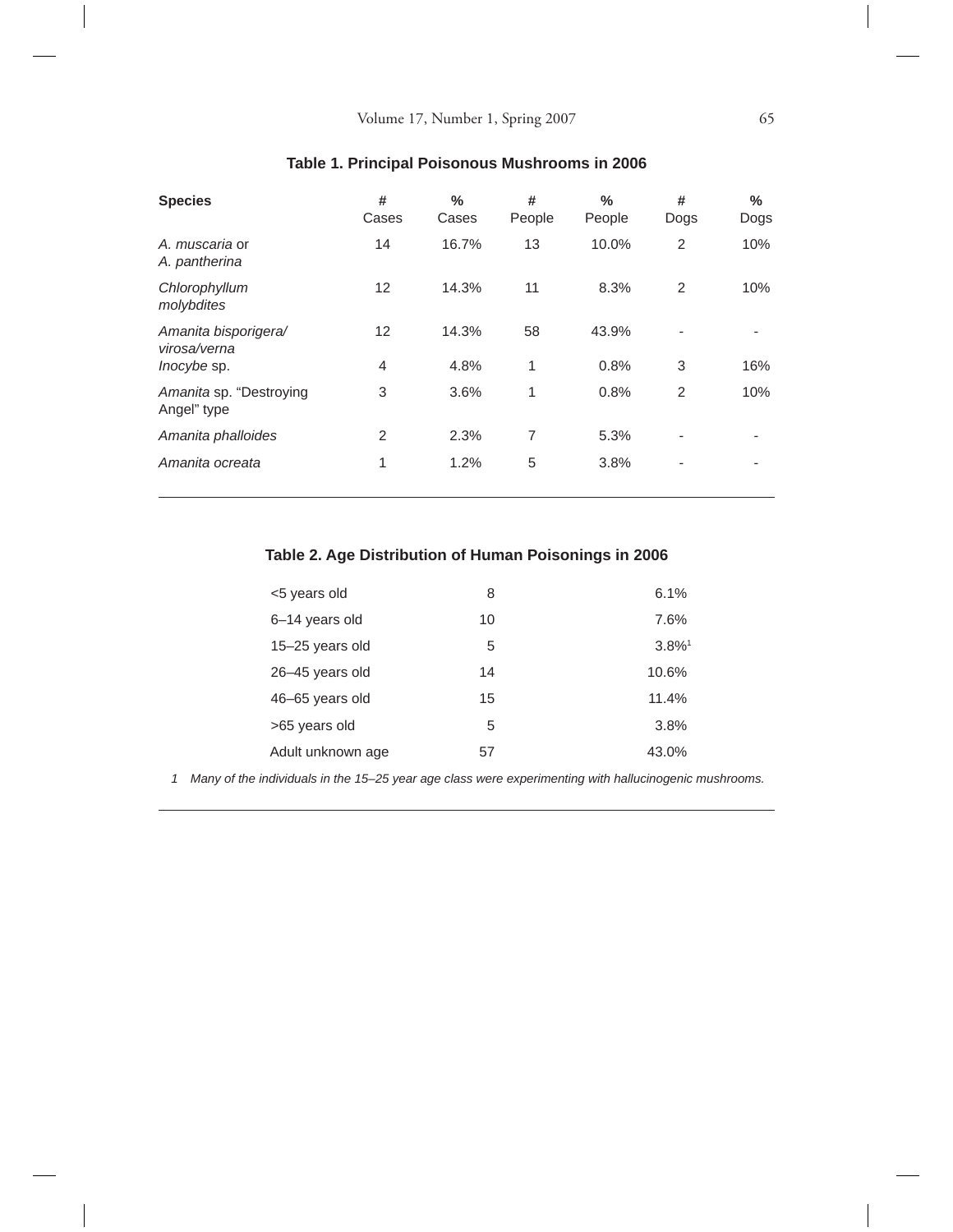#### 66 *McIlvainea*

# **Table 3. Summary of the Reports by Species: Ingestion by Humans of Deadly Amanita Species**

| <b>Species</b>                               | When/<br>Where               | ID <sup>1</sup><br>Prep | Sex/<br>Age                             | (hrs)          | <b>Onset Symptoms</b>                                                                                                                                                                                                      | <b>Comments &amp; treatment</b>                                                                                                                                                  |
|----------------------------------------------|------------------------------|-------------------------|-----------------------------------------|----------------|----------------------------------------------------------------------------------------------------------------------------------------------------------------------------------------------------------------------------|----------------------------------------------------------------------------------------------------------------------------------------------------------------------------------|
| Amanita?                                     | 2003<br>ON                   | P/<br>?                 | Female ?<br>62                          |                | <b>DEATH</b> from<br>mushroom poisoning.                                                                                                                                                                                   | No other information available                                                                                                                                                   |
| Amanita<br>bisporigera                       | 7/18/06<br>ΝY                | Good/<br>cook           | Male<br>adult                           | ~11            | Queasy, then explo-<br>sive vomit, diarrhea,<br>waited 4-5 hr then<br>hospital, elevated liver<br>functions, prepared for<br>transplant but not<br>needed.                                                                 | Consumed 3 mistaken for<br>Inky Caps! Tasted bland.<br>Charcoal, IV fluids, massive<br>penicillin, CAT scan.<br>Recovered by day 7.                                              |
| Amanita<br>bisporigera?                      | 2006<br>NY                   | P/<br>?                 | 2 adults ?                              |                | 1 DIED while awaiting<br>a liver. 1 DIED after<br>refusing a transplant.                                                                                                                                                   | Two separate incidents, one<br>possibly in 2005. No details<br>available.                                                                                                        |
| Amanita<br>bisporigera or<br>virosa or verna | 7/05<br>Chiapas<br>Mexico    | Sp/<br>cook             | At least ?<br>16<br>people              |                | Of at least 16 individ-<br>uals poisoned, 8<br><b>DIED.</b> No details or<br>ages available.                                                                                                                               | At least 4 separate<br>poisonings in 4 Zapatista<br>communities.                                                                                                                 |
| Amanita<br>bisporigera or<br>virosa or verna | 7/30/06<br>Chiapas<br>Mexico | Sp/                     | 4 adults, ?<br>6 kids<br>$3 - 12$       |                | 10 members of 2 rela-<br>ted families were<br>sickened. All 10 DIED.                                                                                                                                                       | The mushrooms were pur-<br>chased in a market-<br>mushrooms used for protein                                                                                                     |
| Amanita<br>bisporigera or<br>virosa or verna | 8/27/06<br>WI                | Good/<br>cook           | Male<br>$46 + 1$<br>other?              | $\overline{7}$ | Diarrhea, saliva,<br>cramps, sweating,<br>vomit, nausea,<br>headache. No eleva-<br>tion of serum liver<br>enzymes, no other<br>sign of hepatotixicity.                                                                     | Two 3.5" caps consumed.<br>Antiemetics, IV fluids,<br>activated charcoal by tube,<br>hemoperfusion, IV penicillin,<br>IV and oral N-acetylcysteine                               |
| Amanita<br>bisporigera or<br>virosa or verna | 9/9/06<br><b>MN</b>          | Good/<br>cook           | 5 adults Varied<br>and 2 kids<br>5 & 10 |                | Initial severe GI symp-<br>toms: abdominal pain,<br>nausea, vomiting,<br>diarrhea. Adult, 2 kids<br>in intensive care; 10-<br>year-old girl DIED day<br>6 presume liver failure.<br>Others released on or<br>before day 5. | Served in soup by extended<br>Hmong family. Monitor fluid<br>and electrolytes; doses<br>activated charcoal, N-<br>acetylcysteine, Penicillin G,<br>oral Silymarin, IV Cimetidine |
| Amanita<br>bisporigera                       | 7/21/06<br>PM                | Good/<br>?              | Male<br>44                              | $\tilde{?}$    | Hospitalized. Fate<br>unknown.                                                                                                                                                                                             | No information available due<br>to privacy laws.                                                                                                                                 |
| Amanita ocreata                              | 3/06                         | Good/                   | 5                                       | ?              | 3 sent in for liver<br>transplant, 2 of those<br>later released. Fate of<br>5th person unknown.                                                                                                                            | Details very sketchy due to<br>privacy regulations.                                                                                                                              |

1 G = confirmed,  $P =$  possible,  $Sp =$  confident of the genus,  $U =$  Unknown,  $VL =$  very likely

 $\begin{array}{c} \hline \end{array}$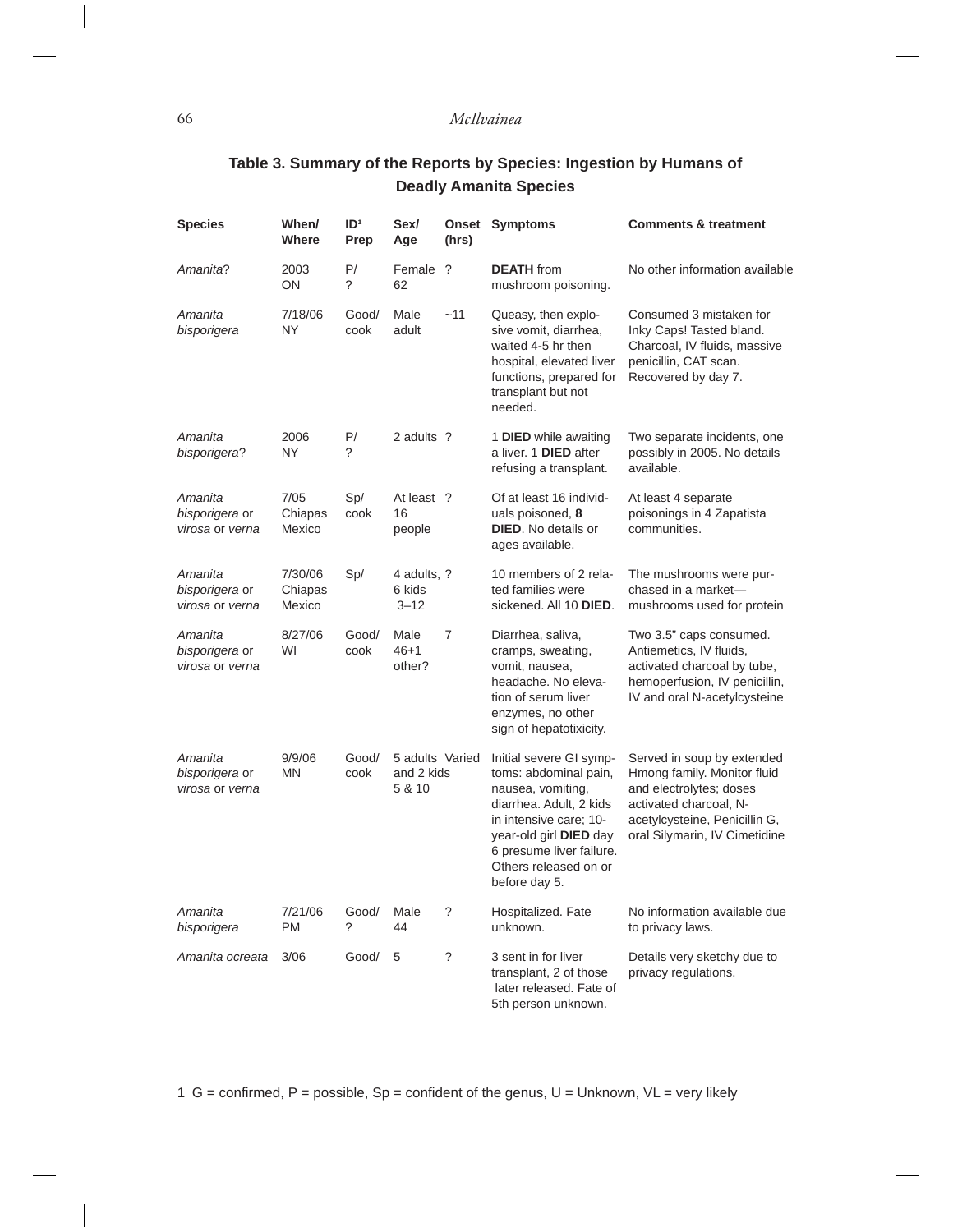## **Table 3, continued**

| <b>Species</b>                                | When/<br>Where       | ID <sup>1</sup><br>Prep | Sex/<br>Age             | Onset<br>(hrs) | <b>Symptoms</b>                                                                                                                                                                                                                                                                       | <b>Comments &amp; treatment</b>                                                                                                                                                                                                                                                                        |
|-----------------------------------------------|----------------------|-------------------------|-------------------------|----------------|---------------------------------------------------------------------------------------------------------------------------------------------------------------------------------------------------------------------------------------------------------------------------------------|--------------------------------------------------------------------------------------------------------------------------------------------------------------------------------------------------------------------------------------------------------------------------------------------------------|
| Amanita<br>phalloides, or<br>possibly ocreata | 1/01/07<br>CA        | Sp/<br>cook             | 6<br>people<br>17 to 83 | ?              | Apparent recovery 2nd<br>day, LFTs normal, but<br>jumped 6 hr later and<br>doubled every 6 hours,<br>nausea, vomit. Man 29<br>was prepared for liver<br>transplant, but recov-<br>ered. Woman 83 recov-<br>ered, ILFTs but <b>DIED</b> of<br>kidney failure. All others<br>recovered. | Consumed Amanita phal-<br>possibly ocreata<br>$loides$ (or <i>ocreata</i> ) $+4$ edible<br>species in tacos. Silymarin<br>tablets then injectable<br>(Legalon <sup>®</sup> ), N-acetyl<br>cysteine, penicillin, activated<br>charcoal. Man 29 and woman<br>83 first in America to get IV<br>Silymarin. |
| Amanita<br>phalloides                         | 9/8/06<br>CA         | Good/<br>cook           | Male<br>adult           | ?              | 30 delirious hrs in<br>IV fluids, liver transplant Bills over \$800,000.<br>day 4 or 5.                                                                                                                                                                                               | Did not do ID until sick day<br>hospital given charcoal, after meal. No insurance.                                                                                                                                                                                                                     |
| Amanita virosa                                | 5/15/06<br><b>NJ</b> | Good/<br>cook           | 20<br>people            | 17             | Diarrhea, vomiting.<br>Blood work OK.<br>Oldest (65) had minor<br>elevation of her liver<br>enzymes. All fine by<br>day 4.                                                                                                                                                            | 20 shared a soup/three<br>varieties mushrooms. Four<br>hospitalized. IV fluids, milk<br>thistle, drained bile duct?                                                                                                                                                                                    |

1 G = confirmed, P = possible,  $Sp$  = confident of the genus, U = Unknown, VL = very likely

 $\overline{\phantom{a}}$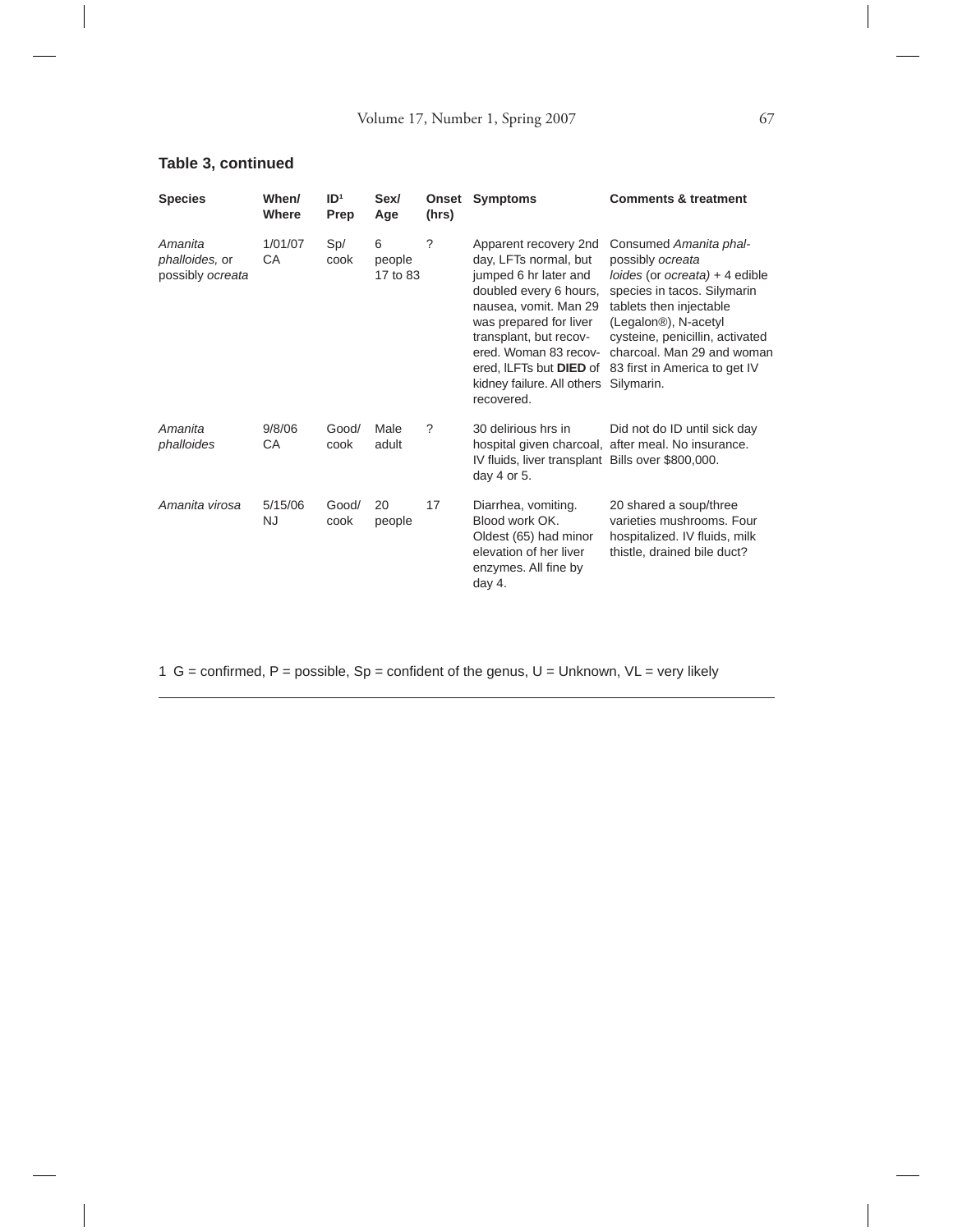#### 68 *McIlvainea*

 $\overline{\phantom{a}}$ 

## **Table 4. Summary of the Reports by Species: Ingestion by Humans – Other Species**

| <b>Species</b>                      | When/<br>Where | ID <sup>1</sup><br><b>Prep</b> | Sex/<br>Age                 | <b>Onset</b><br>(hrs) | <b>Symptoms</b>                                                                                                                                                                 | <b>Comments &amp; treatment</b>                                                                                                                                                 |
|-------------------------------------|----------------|--------------------------------|-----------------------------|-----------------------|---------------------------------------------------------------------------------------------------------------------------------------------------------------------------------|---------------------------------------------------------------------------------------------------------------------------------------------------------------------------------|
| Agaricus<br>xanthodermus?           | 7/8/06<br>CO   | P/<br>raw                      | Male 66 1.5<br>Female<br>56 |                       | Nausea, vomiting,<br>diarrhea, abdominal<br>cramping                                                                                                                            | Had tried to identify 5-6"<br>mushroom using Audubon<br><b>Society Field Guide</b>                                                                                              |
| Agaricus<br>(store-bought)          | 4/3/06<br>СA   | Good/<br>?                     | Female<br>>60               | Several<br>hrs        | Severe nausea,<br>copious watery<br>diarrhea, weak                                                                                                                              | Consumed mushrooms that<br>were well past "eat by" date                                                                                                                         |
| Amanita<br>muscaria                 | 2/12/06<br>ΜI  | Good/<br>raw                   | Male<br>19                  | 0.25                  | drowsy, bradycardia,<br>rigidity, agitated,<br>coma, hypotension,<br>resp. depression                                                                                           | Hallucin, sweat, vomit, Recreational ingestion of 25 g<br>Internet. Treat: Atropine,<br>Diazepam, Intubation, O <sub>2</sub>                                                    |
| Amanita<br>muscaria                 | 4/17/06<br>MI  | Good/<br>raw                   | Male<br>$<$ 25              | ?                     | Classic signs and<br>symptoms                                                                                                                                                   | "Grade A Latvian" from Gaia's<br>delight - offered as medicinal<br>to treat pain                                                                                                |
| Amanita<br>muscaria                 | 10/02<br>?     | Good/<br>rW                    | ?<br>?                      | 0.3                   | Felt elevated, vibrant<br>then deep sleep,<br>then aggressive.<br>48 hours later lower<br>back (kidney pain) -<br>lasting 2 yrs                                                 | Anonymous contact by<br>scared person associating<br>long list of now chronic<br>problems with the ingestion                                                                    |
| Amanita<br>muscaria                 | 4/12/06<br>ID  | Good/<br>raw                   | Male<br>26                  | 1                     | Intoxication, nausea,<br>vomit, tremors,<br>incoordination                                                                                                                      | Purchased dried "medicinal<br>mushrooms" from Internet for<br>back pain                                                                                                         |
| Amanita<br>muscaria                 | 8/6/06<br>CO   | Good/<br>touch                 | Male<br>20                  | 0.4                   | afraid, confused,<br>irritable                                                                                                                                                  | Itching, then paranoid, Carried three specimens, did<br>not consume them                                                                                                        |
| Amanita<br>muscaria                 | 8/14/06<br>CO  | Good/<br>raw                   | Male<br>27                  | 6                     | anxious, asking if he<br>would die                                                                                                                                              | Diarrhea and nausea, Consumed 3 bites from a<br>self-induced vomiting, dried specimen and 1 bite<br>from fresh one to get high                                                  |
| Amanita<br>muscaria<br>var. formosa | 6/24/06<br>ID  | Good/<br>cook                  | Female<br>76                | 1.5                   | Nausea, vision<br>"woozy," dizzy &<br>unsteady.                                                                                                                                 | Mistaken for puffballs.<br>Observed at hospital, then<br>released                                                                                                               |
| Amanita<br>muscaria<br>var. formosa | 7/2/06<br>МT   | Good/<br>cook                  | Male &<br>female<br>adult   | 0.5                   | Male vomited 2-3x.<br>female continuously<br>for 0.5 hr. Later<br>recalled metallic taste<br>in mouth, extremely<br>lethargic, dizzy,<br>problems walking,<br>couldn't see well | Mistaken for puffball-best<br>one they ever tasted. Called<br>hospital but fell asleep with<br>phone in hands-awakened<br>by hospital callback 3 hr later.<br>Temporary amnesia |
| Amanita<br>muscaria<br>var. formosa | 9?/2006<br>PA  | Good/<br>cook                  | Male<br>adult               | $\ddot{?}$            | Upset stomach,<br>blurred vision, violent.<br>Spent 1 week in<br>hospital                                                                                                       | Thought he was picking<br>Agaricus arvensis. Given<br>unspecified heart medication                                                                                              |

1 G = confirmed,  $P =$  possible,  $Sp =$  confident of the genus,  $U =$  Unknown,  $VL =$  very likely

 $\overline{\phantom{a}}$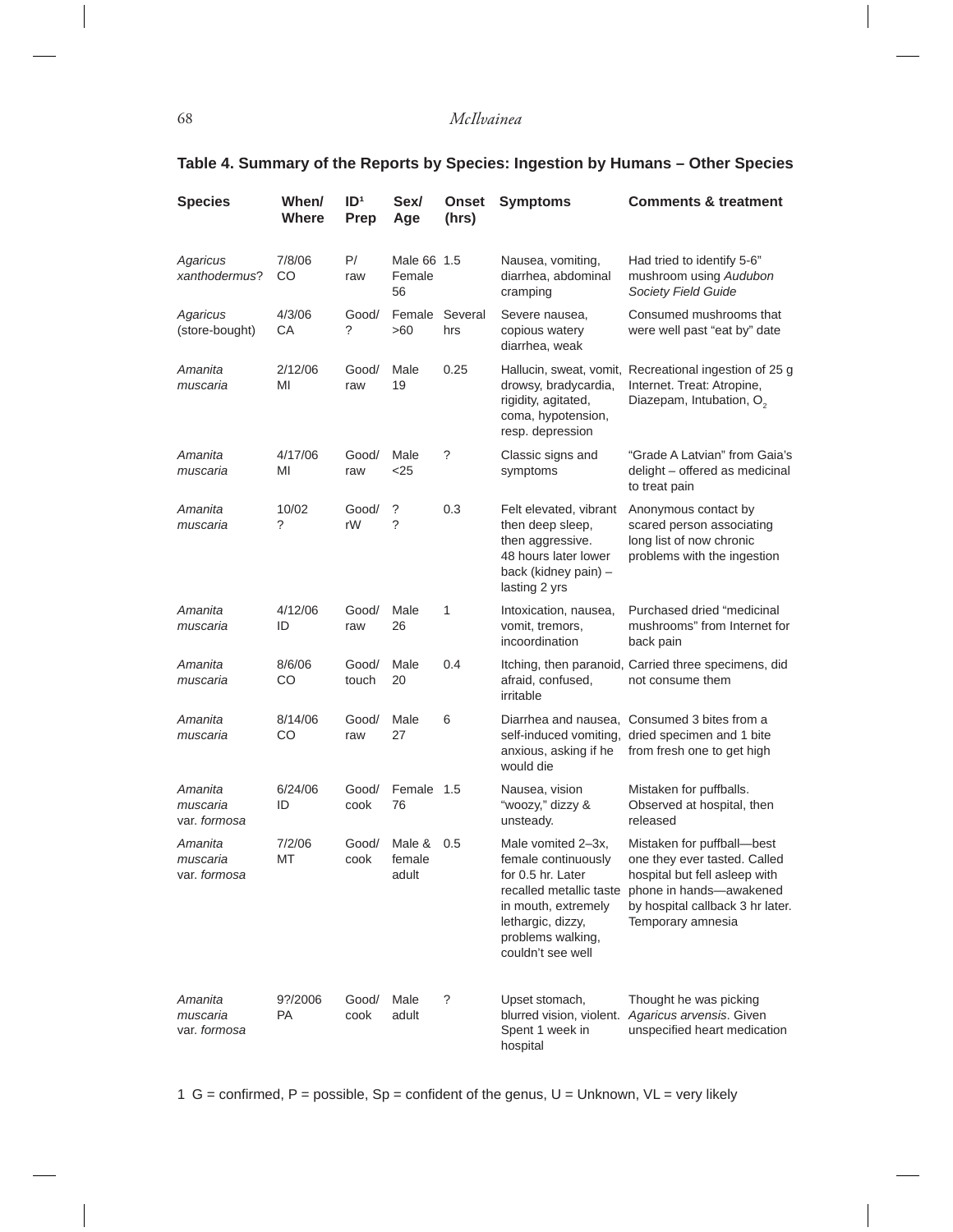#### **Table 4. Continued**

 $\begin{array}{c} \hline \end{array}$ 

| <b>Species</b>                   | When/<br><b>Where</b> | ID <sup>1</sup><br>Prep | Sex/<br>Aae                          | <b>Onset</b><br>(hrs) | <b>Symptoms</b>                                                                                                                                               | <b>Comments &amp; treatment</b>                                                                 |
|----------------------------------|-----------------------|-------------------------|--------------------------------------|-----------------------|---------------------------------------------------------------------------------------------------------------------------------------------------------------|-------------------------------------------------------------------------------------------------|
| Amanita<br>pantherina            | 5/3/06<br><b>WA</b>   | Good/<br>cook           | 2 males 1<br>39, one<br>female<br>53 |                       | Males unresponsive<br>and not breathing -<br>both intubated O <sub>2</sub> for<br>12-14 hrs. Female<br>breathing but dis-<br>oriented, involuntary<br>motions | Mistaken for Shiitake mush-<br>rooms. Thought they were<br>dying, lost sense of time,           |
| Amanita<br>pantherina            | 5/16/06<br><b>WA</b>  | Good/<br>raw            | Teen-<br>ager                        | ?                     | <b>Belligerent plus</b><br>usual symptoms                                                                                                                     | Consumed with alcohol to get<br>high                                                            |
| Amanita<br>pantherina            | 5/15/06<br>WA.        | Good/<br>cook           | Male 53 1 & 1.5<br>wife 52           |                       | Male: nausea and<br>vomit, few CNS<br>symptoms. Female:<br>cramping and muscle<br>spasms moving head<br>to toe                                                | Both given activated char-<br>coal. Female intubated and<br>lavaged, discharged after 2<br>days |
| Armillaria<br>tabescens          | 10/2/06<br>NJ         | Good/<br>cook           | Male<br>adult                        | 5                     | Diarrhea, vomiting,<br>sore stomach, bad<br>taste in throat                                                                                                   | Consumed $\sim$ 15 caps with<br>one beer. No treatment                                          |
| Cantharellus<br>cibarius         | 12/10/06<br>CO        | Good/<br>cook           | Male<br>adult                        | ~5                    | Itching skin became<br>almost unbearable.<br>Covered head to toe<br>in hives in morning                                                                       | Gathered Chanterelles in<br>August and froze them<br>uncleaned. Sautéed.                        |
| Chloro-<br>phyllum<br>molybdites | 6/30/06<br>CO         | Good/<br>raw            | Female 1<br>6                        |                       | Vomit 10-15x,<br>greenish diarrhea                                                                                                                            | Consumed 2-3 bites. Given<br>anti-nausea meds                                                   |
| Chloro-<br>phyllum<br>molybdites | 7/26/06<br>HI         | Good/<br>raw            | Male<br>2                            |                       | No symptoms                                                                                                                                                   | Consumed 2 bites                                                                                |
| Chloro-<br>phyllum<br>molybdites | 8/20/06<br>ΚS         | Good/<br>raw            | Male<br>2                            |                       | No symptoms                                                                                                                                                   | Child only licked and<br>mouthed mushroom                                                       |
| Chloro-<br>phyllum<br>molybdites | 8/30/06<br>ΚS         | Good/<br>raw            | Male<br>4                            | 2                     | Vomiting, low fever,<br>racing heart                                                                                                                          | Ate 2" cap, given IV fluids,<br>Phenegran                                                       |
| Chloro-<br>phyllum<br>molybdites | 8/20/06<br>ΚS         | Good/<br>raw            | Male<br>9                            | 2                     | Vomiting, fatigue,<br>weakness, diarrhea<br>2nd day                                                                                                           | Ate "considerable quantity"<br>given 2 antinausea meds                                          |
| Chloro-<br>phyllum<br>molybdites | 9/9/06<br>CO          | Good/<br>raw            | Female 2<br>4                        |                       | Vomited                                                                                                                                                       | Autistic girl found mouthing<br>mushroom-none consumed                                          |
| Chloro-<br>phyllum<br>molybdites | 9/23/06<br>In         | Good/<br>cook           | Male<br>54                           | 2                     | Saliva, vomit, loss<br>appetite, discomfort,<br>prostration, light sen-<br>sitive                                                                             | Consumed one 4" cap. Symp-<br>toms subsided after several<br>hrs                                |
| Chloro-<br>phyllum<br>molybdites | 9/24/06<br>ТX         | VL/<br>?                | Male<br>adult                        | 2.5                   | Disoriented, cold<br>repeat vomit, diarrhea                                                                                                                   | Consumed 1 cap as a test                                                                        |

1 G = confirmed, P = possible,  $Sp$  = confident of the genus, U = Unknown, VL = very likely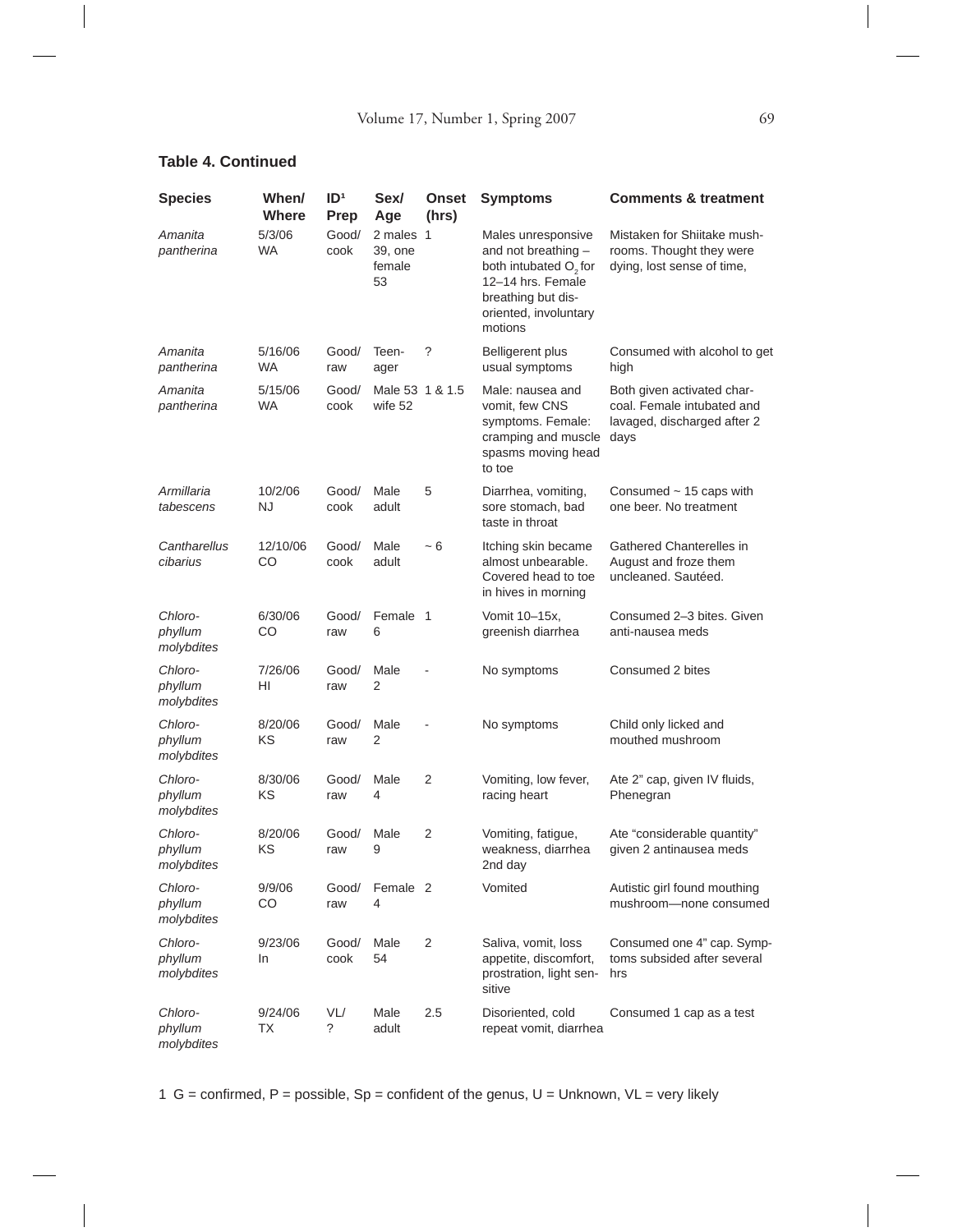$\overline{\phantom{a}}$ 

#### **Table 4. Continued**

| <b>Species</b>                    | When/<br>Where       | ID <sup>1</sup><br>Prep | Sex/<br>Age       | <b>Onset</b><br>(hrs) | <b>Symptoms</b>                                                                                                                                          | <b>Comments &amp; treatment</b>                                                                                            |
|-----------------------------------|----------------------|-------------------------|-------------------|-----------------------|----------------------------------------------------------------------------------------------------------------------------------------------------------|----------------------------------------------------------------------------------------------------------------------------|
| Chloro-<br>phyllum<br>molybdites  | 7/2006<br>CA         | Good/<br>raw            | Male<br>adult     | ?                     | Cramps                                                                                                                                                   | Hospitalized for observation.<br>Ate part of cap                                                                           |
| Chloro-<br>phyllum<br>molybdites  | 2005?<br>QC          | Good/<br>raw            | Couple            | 2.5                   | Vomiting, diarrhea,                                                                                                                                      | Picked mushroom in indoor<br>hotel flower bed with potting<br>soil from CA                                                 |
| <i>Entoloma</i> sp.               | 10/2005<br>QC        | Sp/<br>cook             | Female 1<br>68    |                       | Intestinal cramps                                                                                                                                        | Observed overnight. Vital<br>functions normal                                                                              |
| Gymnopilus<br>spectabilis?        | 10/2006<br><b>PA</b> | P/<br>raw               | Female ?<br>adult |                       | Woman hit several<br>cars while driving.<br>Mushrooms found on<br>seat beside her                                                                        | I identified a Conocybe?, a<br>Gymnopilus spectabilis?, &<br>unknown from pictures                                         |
| Gyromitra<br>esculenta            | 7/25/05<br>MI        | Good/<br>cook           | Female<br>5       | Sevrl<br>hrs          | 2 days nausea and<br>vomiting, cramping<br>abdomen, loose<br>stools, racing herat                                                                        | Rest of family ate meal with-<br>out ill effects. Treatment<br>unknown                                                     |
| Gyromitra<br>esculenta            | 5/19/98<br>ВC        | Good/<br>raw            | Female 2<br>49    |                       | Chills, vomiting,<br>nausea, intense ab-<br>dominal pain, fatigue,<br>jaundice, elevated<br>liver function tests                                         | Eaten species before but<br>cooked. Treated with IV<br>saline + KCI, Demerol,<br>dimenhydrinate,<br>pyridoxineBC raw 49    |
| Inocybe<br>geophylla              | $-9/5/06$<br>CA      | Good/<br>raw            | Male<br>6         | $-14$                 | Vomited then had<br>a rash                                                                                                                               | Consumed mushroom at a<br>school playground                                                                                |
| Leccinum<br>sp. insigne?          | 8/3/06<br>CO         | Sp/<br>raw              | Male<br>adult     | 1                     | No vomit but diarrhea<br>for 24 hours                                                                                                                    | Male ate some raw. Female<br>ate cooked and was not ill.                                                                   |
| Leccinum sp.                      | 8/13/06<br>CO        | Sp/<br>raw              | Male<br>34        | 1.5                   | Vomit 6-7x, nau-<br>seated-6 hrs                                                                                                                         | Consumed 1" square piece to<br>"see if he would get sick"                                                                  |
| Lepiota<br>josserandii            | 10/2005<br>QC        | Good/<br>?              | Female 9<br>65    |                       | Vomiting and profuse<br>diarrhea, painful<br>cramps lower limbs,<br>metabolic acidosis,<br>slightly elevated liver<br>function tests. Given<br>dialysis. | Consumed 6 mushrooms<br>from lawn. LFTs peaked at 48<br>hrs, normalized after 3rd day.<br>Sp. north due to global<br>warm? |
| Leuco-<br>agaricus<br>leucothites | 9/2005<br>QC         | Good/<br>cook           | Female 4<br>57    |                       | Headache, nausea,<br>vomiting                                                                                                                            | Observed for 24 hours at<br>hospital                                                                                       |
| Morchella sp.                     | 5/2006<br>?          | Good/<br>cook           | Male<br>adult     | ?                     | Becomes violently ill<br>if he eats just one-<br>family fine                                                                                             | Ate lots in 2005 with no ill<br>effect. This year on Lipitor                                                               |
| Morchella sp.<br>(Yellow Morels)  | 5/5/06<br>MI         | Good/<br>cook           | Male<br>36        | 5                     | Diarrhea, cramps,<br>sweating, spasm,<br>vomit, nausea                                                                                                   | Had 1 beer. Previously eaten<br>30 years with no ill effect                                                                |
| Morchella sp.                     | 2005&<br>2006?       | Good/<br>cook           | Male<br>42        | $\tilde{?}$           | 2005-rash down<br>left arm. 2006-<br>rash armpits, back<br>of legs, crotch area                                                                          | Had eaten morels as a kid<br>without trouble. Got a shot of<br>cortisone                                                   |

1 G = confirmed,  $P =$  possible,  $Sp =$  confident of the genus,  $U =$  Unknown,  $VL =$  very likely

 $\overline{\phantom{a}}$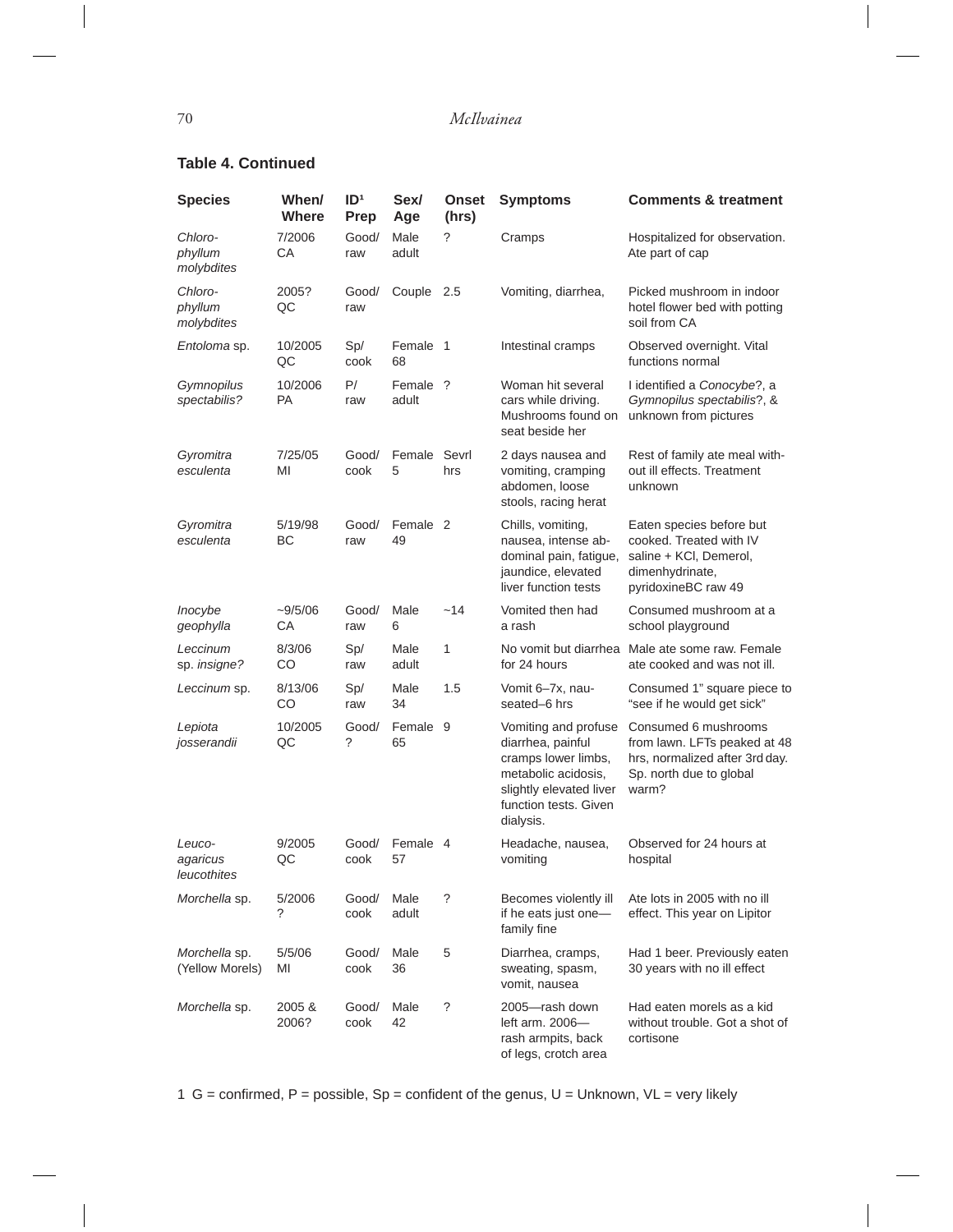#### **Table 4. Continued**

 $\begin{array}{c} \hline \end{array}$ 

| <b>Species</b>                  | When/<br>Where | ID <sup>1</sup><br>Prep | Sex/<br>Age           | <b>Onset</b><br>(hrs) | <b>Symptoms</b>                                                                                                  | <b>Comments &amp; treatment</b>                                                                                                   |
|---------------------------------|----------------|-------------------------|-----------------------|-----------------------|------------------------------------------------------------------------------------------------------------------|-----------------------------------------------------------------------------------------------------------------------------------|
| Morchella sp.<br>(black & gray) | 8/29/06<br>ID  | Good/<br>cook           | Female<br>46          | 5                     | 2nd batch cooked/<br>brandy flamed off                                                                           | Vomiting. On 1st occa- Had eaten and dried lots with<br>sion 2 glasses of wine, no effect previously. Now<br>sensitive to morels. |
| Psilocybe sp.?                  | 5/27/06        | P/<br>cook              | Male<br>adult         | $<$ 1                 | dreams when he fell<br>asleep                                                                                    | High for 5 hours, vivid Victim a police officer with<br>spiked home-delivery pizza                                                |
| Russula (red)                   | 12/5/06<br>FL  | Sp/<br>cook             | Female 4<br>adult     |                       | Nausea and diarrhea                                                                                              | Husband had no symptoms.<br>Did ID after getting sick.                                                                            |
| Russula (red)                   | 8/13/06<br>ME  | Sp/<br>smoke            | Male<br>28            | < 1                   | Quickly developed<br>fever of 102, abdomi-<br>nal pain. 2nd day<br>vomiting, diarrhea,<br>bloody stool, headache | Mistaken for Amanita<br>muscaria, which he smokes<br>to get high. In fear that father<br>would find out                           |
| Russula (red)                   | 8/29/06<br>CO  | Sp/<br>boil             | Female 5-6<br>65      |                       |                                                                                                                  | Vomiting and diarrhea Consumed three specimens<br>boiled in salt water & kept<br>submerged 2-3 weeks                              |
| Sparassis crispa 10/21/06       | <b>WA</b>      | Good/<br>touch          | Male<br>adult         | $3-5$ da              | Hives all over body<br>lasting 4 days. Has<br>very sensitive skin                                                | Carried mushroom in arms<br>or 2 miles, not eaten. Given<br>Prednisone and antibiotic.                                            |
| Tylopilus eximius 10/2005       | QC             | Good/<br>cook           | 2 male, 2<br>2 female |                       | Diarrhea(1), vomiting<br>$\left(\text{all } 4\right)$                                                            | Blood tests done                                                                                                                  |
| Tylopilus eximius 7/17/06       | ME             | Good/<br>raw            | Male<br>43            | $2 - 3$               | Diarrhea, dizzy,<br>cramps, disoriented,<br>vomit, nausea, weak-<br>ness                                         | Consumed with alcohol.<br>Transferred to ICU. Given IV<br>fluids, Fenegren, Demerol                                               |
| 12 different<br>mushrooms       | 10/3/06<br>NY. | U/<br>cook              | Male<br>13            | 12                    | Diarrhea, dizzy,<br>cramps, sweating,<br>spasm, vomit, drowsy,<br>nausea, weakness,<br>headache                  | Boy scout learning about<br>mushrooms with mother's<br>encouragement. Given<br>charcoal drink, IV fluids.                         |
| Unidentified<br>bolete          | 7/2005<br>QC   | U/<br>raw               | 2 adult<br>1 child    | $4 - 6$               | Dizziness, headache,<br>nausea, sweating,<br>vomiting, weak                                                      | 3 of 5 ill, each ate about 10g<br>or $\frac{1}{2}$ oz                                                                             |
| Unidentified<br>mushroom        | 9/4/06         | U/<br>?                 | Male<br>adult         | 12                    | (INR 2.2), liver func-<br>tion tests sl. elevated. alcohol consumption<br><b>Renal failure</b>                   | Vomiting and bleeding Mushrooms consumed with<br>Southern Comfort. History of                                                     |

1 G = confirmed, P = possible, Sp = confident of the genus, U = Unknown, VL = very likely